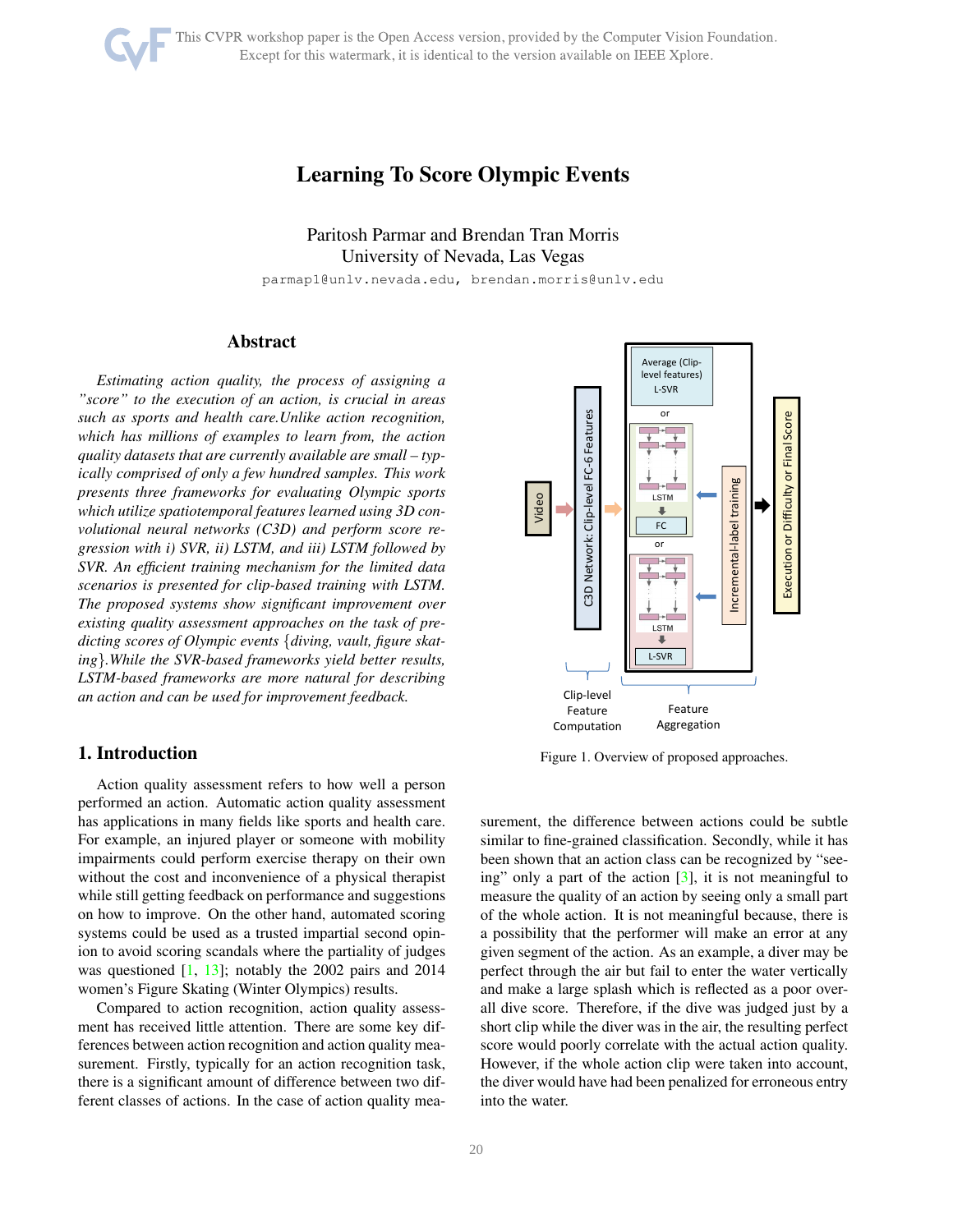<span id="page-1-0"></span>Convolutional neural networks, in particular the recently proposed 3D neural network (C3D) [\[9\]](#page-8-1) which learns spatiotemporal features, are increasingly being used for action recognition  $[9, 3, 10, 16, 15, 12]$  $[9, 3, 10, 16, 15, 12]$  $[9, 3, 10, 16, 15, 12]$  $[9, 3, 10, 16, 15, 12]$  $[9, 3, 10, 16, 15, 12]$  $[9, 3, 10, 16, 15, 12]$  $[9, 3, 10, 16, 15, 12]$  $[9, 3, 10, 16, 15, 12]$  $[9, 3, 10, 16, 15, 12]$  $[9, 3, 10, 16, 15, 12]$ . Further, recurrent neural networks are used to capture the temporal evolution of a video [\[16,](#page-8-3) [15\]](#page-8-4). To train deep networks, large datasets are needed. For action recognition, many datasets such as UCF-101  $[8]$ , HMDB51  $[4]$  and Sports-1M  $[3]$  are available. Compared to action recognition, fewer action quality datasets [\[7,](#page-8-7) [6\]](#page-8-8) are available and, in addition, action recognition datasets have millions of samples while the MIT Diving Quality dataset [\[7\]](#page-8-7) contains just 159 samples. Action recognition dataset can be increased in size by mining websites like YouTube using a script, whereas, increasing action quality dataset requires qualified human annotations to score the action, which makes it more labor intensive.

When developing an action quality framework, it is critical to respect the constraint of small dataset size. In this paper, we propose multiple frameworks that use visual information for action quality assessment and evaluate on shorttime length action (diving and gym vault) and long-time length action (figure skating). Results show significant improvements over state-of-the-art [\[7,](#page-8-7) [11\]](#page-8-9) for predicting the score of Olympic sports. The major contribution of this work can be summarized as follows:

- Introduction of new datasets for sports score assessment: The existing MIT diving dataset [\[7\]](#page-8-7) is doubled from 159 samples to 370 examples. A new gymnastic vault dataset consisting of 176 samples (see Fig. [2\)](#page-2-0) has been collected. Datasets are available at [http:](http://rtis.oit.unlv.edu/datasets.html) [//rtis.oit.unlv.edu/datasets.html](http://rtis.oit.unlv.edu/datasets.html)
- We propose multiple approaches for action quality assessment which makes use of visual information directly unlike existing approaches which utilize noisy human pose information [\[7,](#page-8-7) [11\]](#page-8-9) which is difficult to obtain in complicated athletic actions.
- An incremental LSTM training strategy is introduced for effective training when samples are limited with improved prediction quality and reduced training time by about 70%.
- We demonstrate how our LSTM-based approaches can be used to determine where action quality suffered which can be used to provide error feedback.

# 2. Related Work

Only a handful of works directly address the problem of action quality assessment [\[7,](#page-8-7) [6,](#page-8-8) [11,](#page-8-9) [17,](#page-8-10) [14\]](#page-8-11). Wnuk and Soatto introduced the FINA09 diving dataset, perform a pilot study, and conclude that, temporal information, which is implicitly present in videos, is vital, and estimation of human pose using HoG features is reliable [\[14\]](#page-8-11). Human pose features have also been used in [\[7,](#page-8-7) [11\]](#page-8-9) to assess action quality of Olympic sporting events. In [\[7\]](#page-8-7), a pose estimator is run on every relevant frame and concatenated to form a large action descriptor. The descriptor is post-processed (DCT, DFT) into features which are used for estimating the parameters of a support vector regression (SVR) model to predict the event scores (quality). Venkataraman et. al [\[11\]](#page-8-9), using the estimated pose for each frame, calculate the approximate entropy features and concatenate them to get a high-dimensional feature vector. Their feature vector better encodes dynamical information than DCT. One of the drawbacks of using human poses as a feature is that the final results are affected by incorrectly estimated poses.

Quality assessment has been performed in the health field as well. Surgical skills were assessed using spatiotemporal interest points with frequency domain transformed HoG-HoF descriptors. A final classifier is learned to identify a surgeon's skill level [\[17\]](#page-8-10). Similarly, quality assessment in physical therapy has been cast as a classification problem [\[6\]](#page-8-8). In this work, 3D pose information from a Kinect is used to determine if a exercise repetition was "good" or "bad".

Pose estimation has been shown to be challenging on diving and figure skating datasets [\[7\]](#page-8-7) due to atypical body positions. Pose only descriptors neglect important cues used in sport "execution" scoring such as splash size in diving. Relative pose also does not reflect absolute positioning information which may be important for score (e.g. entry position of a dive). Therefore, visual features such as C3D are expected to perform better. Additionally, Olympic sports have clear rules for scoring which can be exploited to separate the type of dive from the execution quality of the dive. These rules have not been addressed by current literature.

# 3. Approach

Instead of using human pose information explicitly, the proposed systems leverage visual activity information to assess quality of actions (see Fig[.1\)](#page-0-0). Since quality of a sport performance is dependent not only on appearance but evolution over time, the first stage of the proposed sports assessment system extracts spatiotemporal features from video using the C3D network. C3D has been shown to be effective at preserving temporal information in video and outperform 2D ConvNets [\[9\]](#page-8-1). The features tend to capture appearance in the beginning of a clip and after the first few frames focuses on salient motion making them well suited for activity analysis. After feature extraction, three different frameworks are proposed which differ in the way they aggregate clip-level features to obtain a video-level (or equivalently, sample-level) description. In one framework, SVR is built directly on clip-averaged C3D features; the second framework explicitly models the sequential nature of an action using an LSTM; and the final framework combines the LSTM with SVR.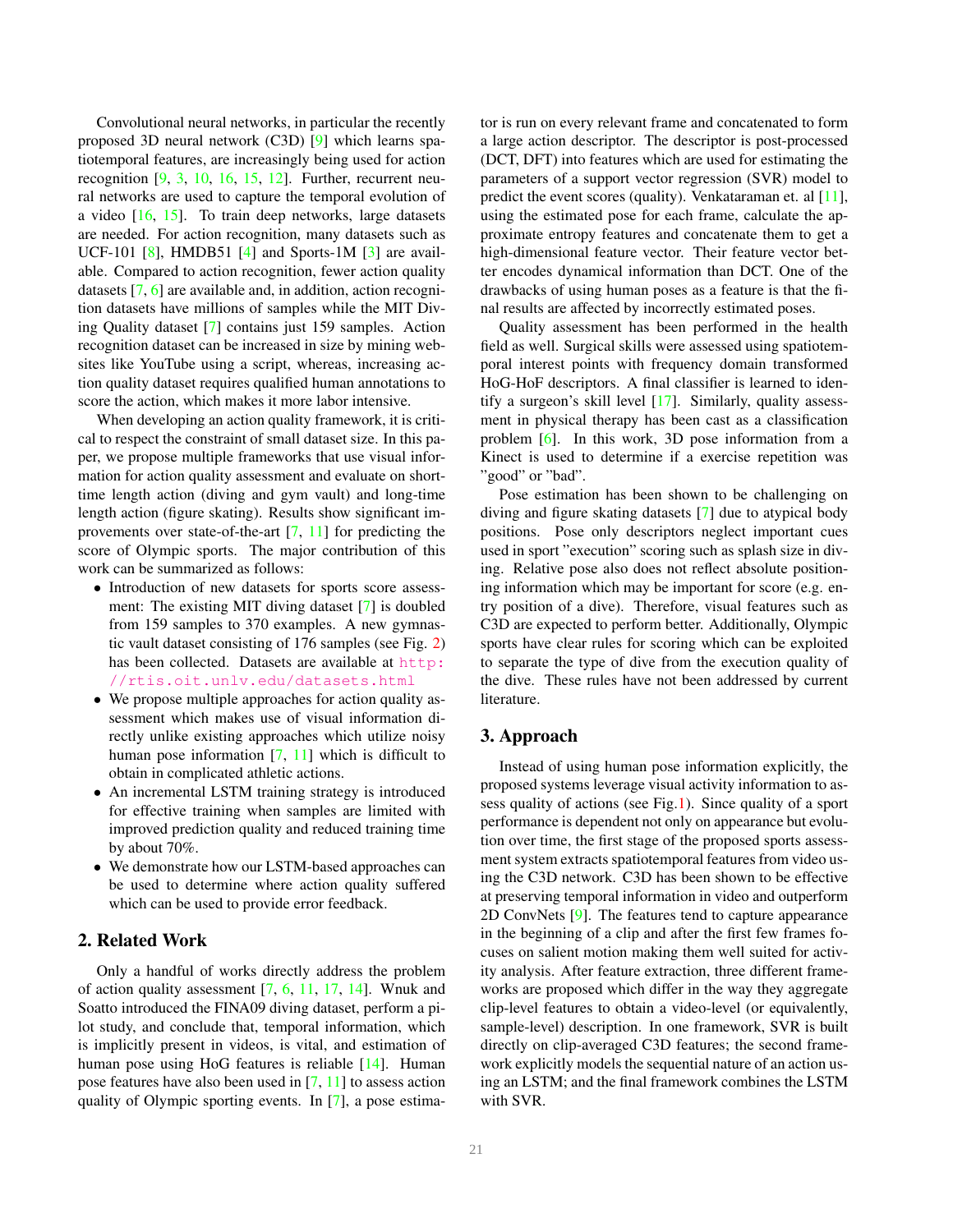<span id="page-2-1"></span>

Figure 2. Images from gymnastic vault, diving and figure skating datasets. For gymnastic vault, we illustrate the viewpoint variations; first row shows the take-off, second row shows the flight while the third row shows the landing; images from different samples are shown in different columns.

### <span id="page-2-0"></span>3.1. C3D-SVR

To classify a given instance of action, Tran et al [\[9\]](#page-8-1) divided the whole action video into clips of 16 frames and extracted C3D features for every clip. A video-level action descriptor was obtained by averaging the clip-level features and used as input to a SVM to output predicted action class. With this inspiration, the first variant on action quality assessment follows the same pipeline but replaces the SVM with a SVR (Fig.  $1$ (top)). The clip-level features are obtained from the FC6 layer of the C3D network. The final feature vector is the normalized temporal clip average which is used as input to a SVR trained using the action score (quality value). Note that through clip-level aggregation, the temporal evolution and timing of an action is lost.

### 3.2. C3D-LSTM

In the C3D-LSTM approach, clip-level C3D features are combined to model sequential (temporal) effects through an LSTM layer to generate a video-level description. This technique was inspired by Ng et. al  $[16]$  who used multilayer LSTM's for sequential feature aggregation of up to 120 frames and Ye and Tian [\[15\]](#page-8-4) who use LSTM to embed sequential information between consecutive C3D clips and dense trajectories [\[12\]](#page-8-5) .

Specifically, the C3D FC-6 layer activations are used as input to an LSTM (in this work, there are two parallel LSTMs to encode the execution and difficulty scores respectively). Each LSTM is followed by one fully connected regression layer to map the clip-evolved LSTM features to a score. Another advantage of C3D features, beyond spatiotemporal description, is that it provides a more compact video representation than frame-level CNN resulting in fewer "steps" to process a video. Take an action instance of 145 frames. Using C3D features, and a temporal stride of 16 frames, we can represent the whole action instance using just  $145/16 = 9$  time steps; whereas if we had used frame-level description, our action instance would have been a 145 time steps long. Generally, longer sequences need multiple LSTM layers to model the temporal evolution, while shorter sequences can be modeled efficiently using a single layer LSTM. Therefore C3D features limits the number of LSTM parameters and hence the number of training samples required.

#### 3.2.1 LSTM Final-Label Training

The problem of action quality assessment is at heart a manyto-one mapping problem, because, given a stack of frames (or equivalently clips), we want to predict a score (either execution score or difficulty score). We refer to training a LSTM on the single final label, i.e. score at the end of an event, as *final-label training*. In final-label training, all clips in a video are sequentially propagated through the LSTM network and the error is computed upon completion by comparison with the final video score  $s_F$  (red in Fig. [3\)](#page-3-0).

As the input for the LSTM, we use the FC-6 layer activations from C3D, and Euclidean distance as the loss function for training. A fixed learning rate policy of 0.0001 is used, input video is randomly cropped to  $112 \times 112$  pixels, and input is randomly flipped as described in the C3D paper [\[9\]](#page-8-1). There are two sets of unknowns that need to be determined during *final-label training*. The first set of unknowns is the partial score attributed to different stages of an action. The second unknown is the total score after seeing all input clips. This will be a difficult task with limited size datasets  $( $400 \text{ examples}$ ).$ 

### 3.2.2 LSTM Incremental-Label Training

It is expected that as an action advances in time, the score should build up (if the quality is good enough) or be penalized (if the quality is sub par). For example, let's consider a two-somersault, one-and-half-twists dive. This dive can crudely be divided into various stages like diver's take-off, completing first somersault through air, completing second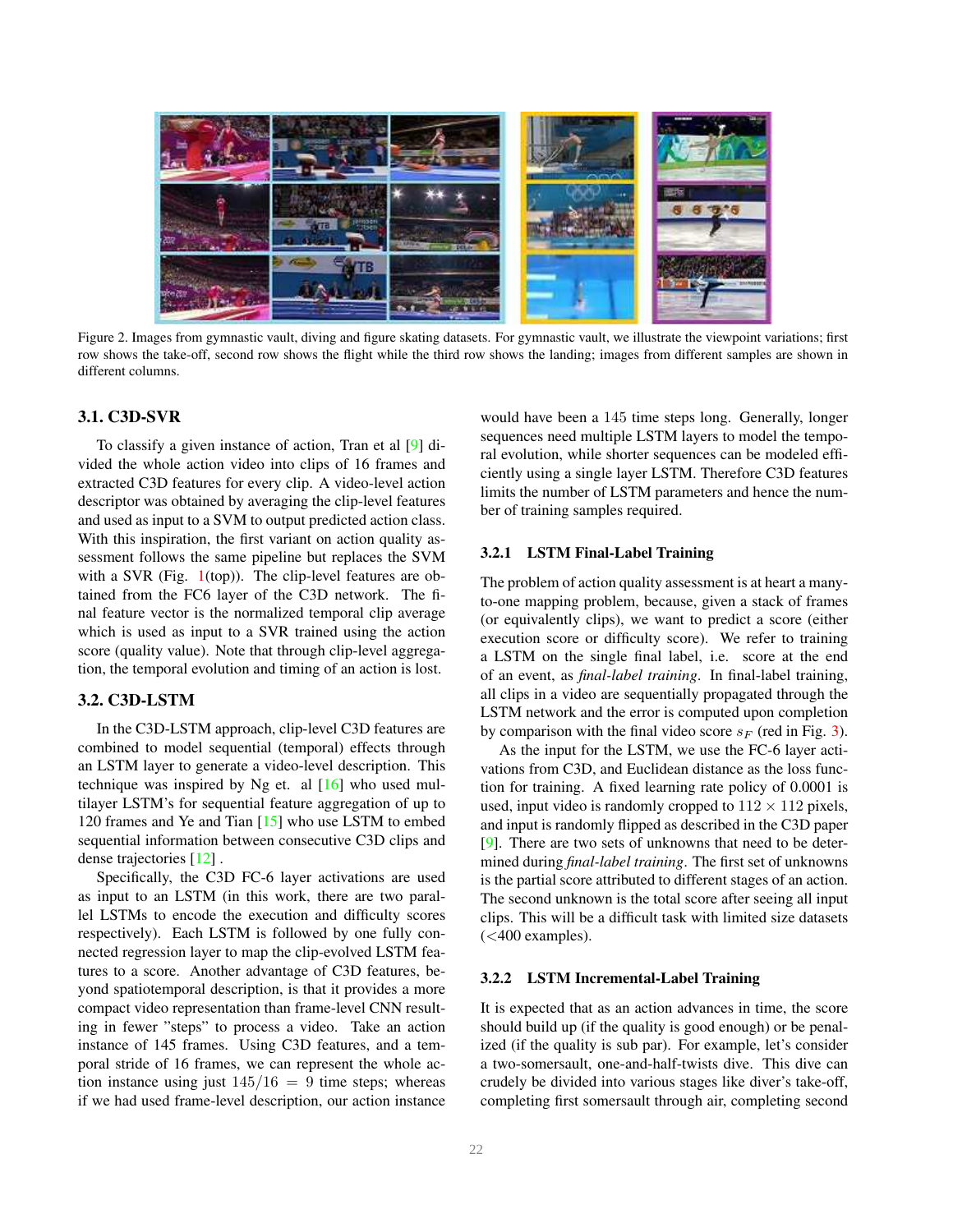<span id="page-3-1"></span>

<span id="page-3-0"></span>Figure 3. Difference between *incremental-label training* (blue) and *final-label training* (red). In final-label training, the LSTM network sees all the clips in a video (accumulated observation from start to end of action) and the error with the final score is used for parameter updates through back-propagation. With incremental-label training, back-propagation occurs after each clip through the use of an intermediate score which accounts for all frames observed to the current clip. For simplicity, the intermediate score is a linear accumulation in time.

somersault through the air, completing all the twists, entering the water, etc. Each of these stages should have a small contribution in the final score. Following this intuition, score should be accumulated through an action as a non-decreasing function.

To improve the LSTM training with limited data, we propose a new training protocol called *incremental-label training*. In incremental-label training, unlike final-label training, we use intermediate labels when training LSTM's instead of using just the final label  $s_F$  for the whole action instance. The intermediate label  $s(c)$  for a given time step is supposed to indicate the score accumulated up until the end of clip c. The concept of incremental scores is depicted in blue in Fig. [3.](#page-3-0)

The intermediate labels can be obtained in either supervised or unsupervised manner. In the supervised case, an annotators must identify *sub-actions* (smaller segments of an action) and the accumulated scores at each sub-action time. Considering the previous diving example, sub-actions like somersault and twists have standardized scoring from the the FINA governing body, however, segmentation into the sub-action units could be difficult. In practice it is not feasible to use supervised scores since it would require an expert judge to segment sub-actions, e.g. somersault and twist, and assess their worth using official FINA rules. Ignoring effort, C3D clips are fixed frame length and these are not expected to align perfectly with sub-actions.

In contrast, the unsupervised assignment can save time and effort and provide a scalable solution. A video is divided into clips and the total score is evenly divided into each clip (each clip contributes the same amount of score). The intermediate score for each clip is

$$
s(c) = \frac{c}{N} \times s_F \tag{1}
$$

where  $c$  is the clip number and  $N$  is the number of clips in a video. Incremental-label training is used to guide the LSTM during the training phase to the final score with intermediate outputs (i.e. back-propagation occurs after each clip). Since the unsupervised assignment does not strictly respect the sub-action scores, in practice, we utilize a two step training process. The LSTM is first trained for a few thousand iterations using incremental-label training. The model is then fine-tuned by using final-label training at a lower learning rate.The final-label fine-tuning works well in practice to relax the constant score growth restrictions from the incremental-labels.

### 3.3. C3D-LSTM-SVR

In C3D-LSTM-SVR, the same C3D-LSTM network as discussed previously is employed. The final fully connected regression layer after the LSTM is removed and we train a SVR, on LSTM layer activations, to predict action quality score (Fig. [1](#page-0-0) bottom). This architecture provides explicit sequence and temporal modeling of an action through the LSTM while taking advantage of the shallow discriminative SVR for generalization in the face of limited data.

#### 3.4. Error detection

Intuitive and understandable spatiotemporal output is desirable in action quality assessment scenarios since this information could be presented to the human subject as a means to improve performance. Pirsiavash et al. [\[7\]](#page-8-7) generate a feedback proposal by first differentiating their scoring function with respect to joint locations, and then, by computing the maximum gradient, can find the joint and direction the subject must move to bring the most improvement in the score. In our case, we are not using human pose features, so we can not directly use such a feedback system.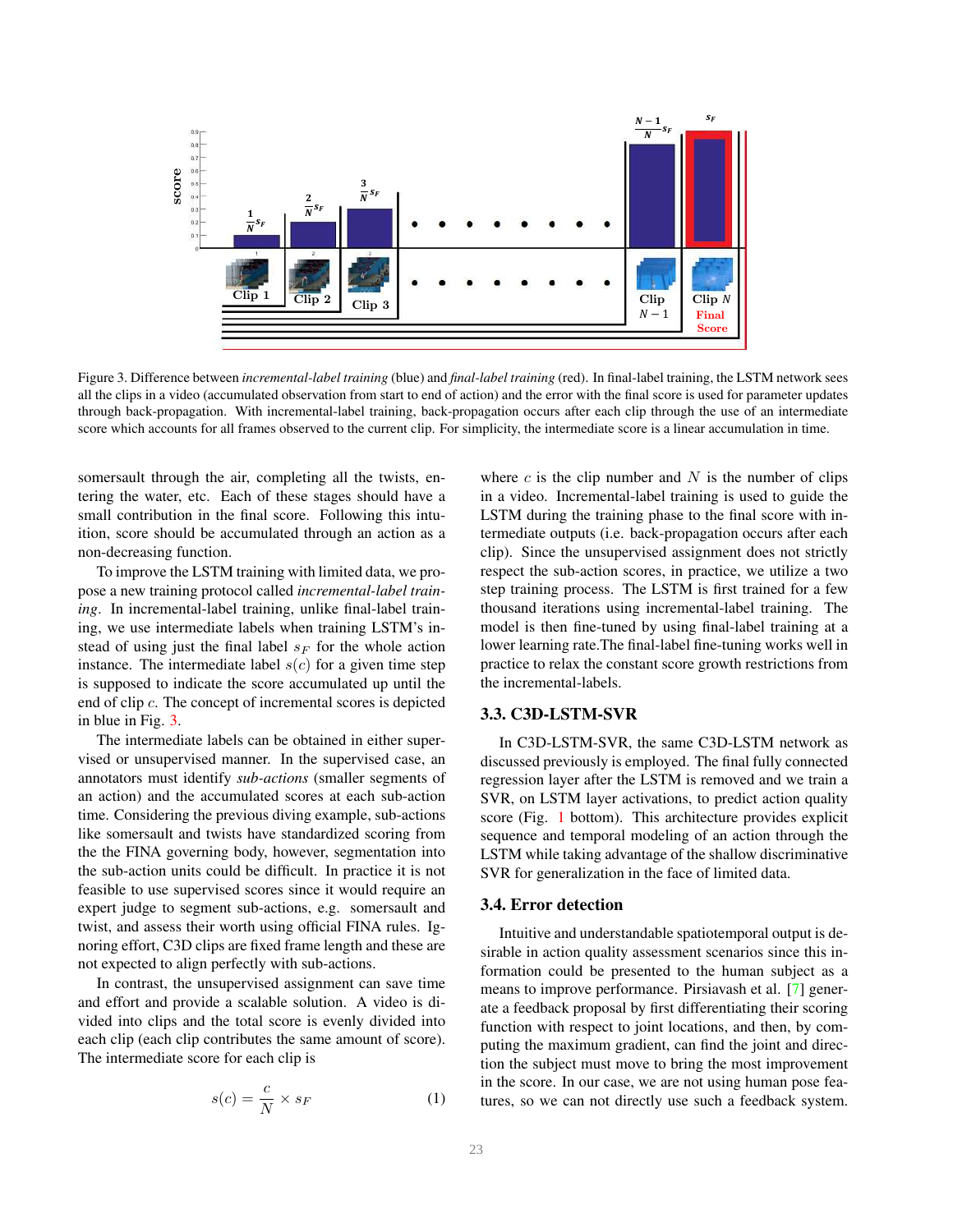<span id="page-4-2"></span>

| <b>Dataset</b>           |        | <b>Diving</b> | <b>Skating</b> | <b>Vault</b> |  |
|--------------------------|--------|---------------|----------------|--------------|--|
| <b>Samples</b>           | 100/59 | 300/70        | 100/70         | 120/56       |  |
| Pose+DCT [7]             | 0.41   | 0.53          | 0.35           | 0.10         |  |
| ConvISA $[5]$            | 0.19   |               | 0.45           |              |  |
| ApEnFT [11]              | 0.45   |               |                |              |  |
| $C-S$                    | 0.74   | 0.78          | 0.53           | 0.66         |  |
| $C-L(F)$                 | 0.05   | 0.01          |                | $-0.01$      |  |
| CL(I)                    | 0.36   | 0.27          |                | 0.05         |  |
| $\overline{C-L-S}$ $(F)$ | 0.56   | 0.66          |                | 0.33         |  |
| $C-L-S(I)$               | 0.57   | 0.66          |                | 0.37         |  |

<span id="page-4-0"></span>Table 1. Olympic score prediction comparison with literature.  $(C =$  $C3D, S = SVR, L = LSTM, F = Final, I = Incremental)$ . ConvISA results published in [\[7\]](#page-8-7).

Instead, the temporal score evolution as it changes through the LSTM structure is utilized to identify both "good" and "poor" components of an action. The assumption is that a perfectly executed action would have a non-decreasing accumulation of score while errors will result in a loss of score. Error detection is illustrated in Fig. [4.](#page-5-0) It should be noted though that the LSTM-feedback mechanism identifies the clip-level gain/loss but does not provide true explanation of why.

# 4. Experiments & Results

We evaluate the action quality assessment frameworks on three Olympic sports which are scored by judges, i) figure skating, ii) diving and iii) gymnastic vault. A full summary of all results can be found in Table. [1.](#page-4-0)

Performance Metrics: Action quality assessment is posed as a regression problem to predict the quality "score", as such, Spearman rank correlation  $\rho$  is used to measure performance  $[7, 11]$  $[7, 11]$ . Higher  $\rho$  signifies better rank correlation between the true and predicted scores. This metric allows for non-linear relationship, however, it does not explicitly emphasizes the true score value but relative ranking (i.e. lower scores for poor examples and higher scores for better quality examples).

Initial investigation: An initial investigation was performed on a small diving dataset with 110 training and 82 validation samples. Using 50-fold cross validation, it was found that FC6 of the full C3D architecture (pre-trained on Sports-1M) was the best layer for SVR regression (see Table [2\)](#page-4-1) and the smaller C3D architecture (UCF-101) proposed by Tran et al. [\[9\]](#page-8-1) outperformed the full C3D. Additionally, the C3D FC-6 features were sparse with 85% zeros for small-C3D compared with 79% with full-C3D. Given improved sparsity and rank correlation, spatiotemporal features were extracted for video using the FC-6 activations from the small-C3D network in the following evaluations.

| Feature                    | <b>Correlation</b> |  |  |  |
|----------------------------|--------------------|--|--|--|
| conv5b (full architecture) | 0.45               |  |  |  |
| pool5 (full architecture)  | 0.50               |  |  |  |
| fc6 (full architecture)    | 0.55               |  |  |  |
| fc7 (full architecture)    | 0.46               |  |  |  |
| fc6 (small architecture)   | 0.63               |  |  |  |

<span id="page-4-1"></span>Table 2. Layer-wise correlation results.

#### 4.1. Diving Dataset

The original 10m platform diving dataset introduced in [\[7\]](#page-8-7) (MIT-Dive) consisted of 159 samples which have been extend to a total of 370 samples by including dives from semi-final and final rounds of the 2012 Olympics (UNLV-Dive). A dive score is determined by the product of "execution", judged quality of a dive, multiplied by the dive "difficulty", fixed agreed-upon value based on dive type. The execution score is in the range of [0, 30] in 0.5 increments whereas the difficulty has no explicit cap. The dive samples are recorded from a consistent side-view with little view variation.

The C3D features are obtained from training on UCF-101. Evaluation utilizes two datasplits: i) 100 train / 59 test as in MIT Diving [\[7\]](#page-8-7) for direct comparison to published results and ii) the extended 300/70 split to study dataset size effects.

### 4.1.1 C3D-SVR

The C3D-SVR framework outperforms published results, Table [1.](#page-4-0) Rank correlation is 80% more than for Pose+DCT [\[7\]](#page-8-7) and 65% better than the only other published results which used approximate entropy-based features (ApEnFT) [\[11\]](#page-8-9) on the original MIT dive data. In [\[7\]](#page-8-7), dive difficulty was unknown during evaluation, however, judges are provided this information for official scoring. Table [3](#page-5-1) highlights improved performance when C3D features are augmented with dive difficulty using the expanded UNLV-Dive dataset. It was found that the optimal temporal stride was four and there was a 0.08 correlation improvement. Pose+DCT features were also augmented with difficulty but there was no improvement. Further results will not utilize known difficulty to more closely approximate the MIT evaluation protocol.

### 4.1.2 C3D-LSTM

We implement our framework using Caffe [\[2\]](#page-7-3). All dive clips are padded with zero frames to length 151 to be the same length as the longest sample and split into 9 clips of 16 frames. Two parallel LSTMs are implemented to predict the execution score separately from the difficulty score.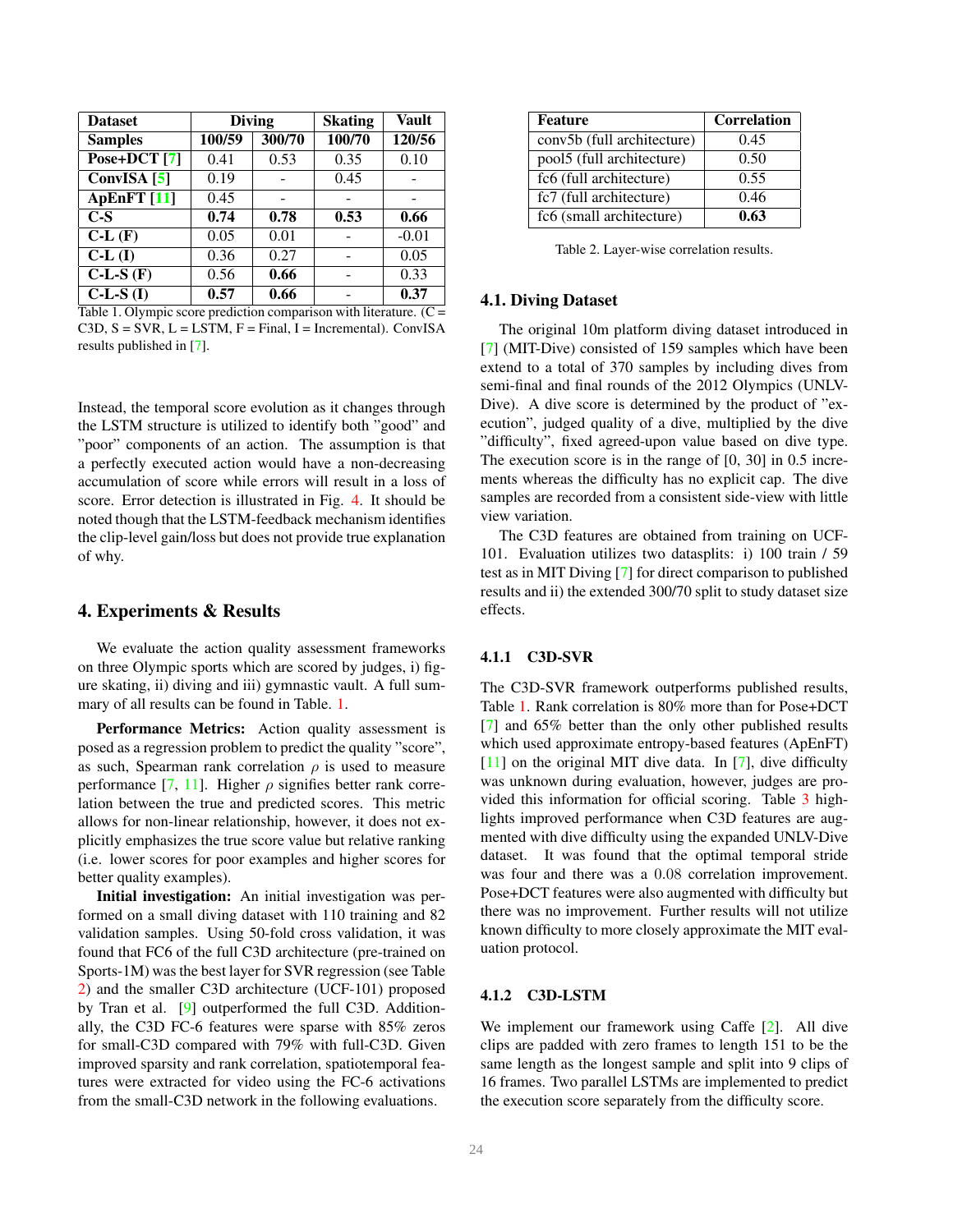

<span id="page-5-0"></span>Figure 4. Error detection: (a) Top row: diver managing a 'ripping' – one with almost no splash – which resulted in normalized score increase from 0.64 to 0.96. Bottom row: a dive with larger splash where score decreased. (b) Top row: dive with non-vertical entry with corresponding score decrease. Bottom row: despite poor entry, only a small splash appears and is rewarded with increased score. (c) Score evolution by clip: the diver has a strong take-off from the platform followed by legs split at ankles during the somersault in pike position which results in reduction from  $0.85 \rightarrow 0.42 \rightarrow 0.34$ . In the last clips there is a strong entry and little splash resulting in increasing score.

| <b>Stride</b> | - Difficulty | + Difficulty |
|---------------|--------------|--------------|
|               | 0.77         | 0.86         |
|               | 0.77         | 0.86         |
|               | 0.78         | 0.86         |
|               | 0.75         | 0.81         |
| 16            | 0.74         | 0.80         |

<span id="page-5-1"></span>Table 3. Result of varying ConvNet stride and inclusion of difficulty score on UNLV-Dive.

Augmenting UCF-101: We found that C3D-LSTM didn't work well with C3D network trained on the original UCF-101 dataset. UCF-101 contains diving as one of the 101 action classes. Upon visual inspection, the diving samples from UCF-101 are visually quite different from our diving samples. We believe that because of this difference, the C3D network is not able to give out very expressive description. To get better description from the C3D network, UCF-101 was augmented with our diving samples added to their diving class. Additionally, during training, input videos were randomly flipped for improved performance.

Evaluation: On the MIT-Dive data, training only required 1000 iterations for incremental-label training as compared with 10000 for final-label training. Similarly, training was 5k and 18k for incremental- and final-label training on the UNLV-Dive data. Note after incrementallabel training, 2000 extra iterations of final-label training were performed to relax scoring constraints introduced through the linear incremental-score approximation. Performance comparison between the two training methods is provided for both the execution-LSTM and the difficulty-LSTM on MIT-Dive on six different random train/test splits in Table [4.](#page-6-0) Incremental-training results much higher average  $\rho = 0.44$  versus final-label  $\rho = 0.14$  for execution score. However, difficulty score was better with final-label training – although, neither method worked well. The overall score  $\rho = 0.36$  is less than Pose+DCT (Table [1\)](#page-4-0).

Analysis: The LSTM implementation used 256 hidden nodes but did not find varying the number of nodes resulted in much improvement. Adding a second LSTM layer did improve performance either, likely due to the added number of parameters to estimate on limited data. Unlike with C3D-SVM above, using a denser sampling with stride of 8 instead of 16 reduced performance due to longer sequence dependency in a video (more clips). Finally, the training data was augmented through temporal shifting. With the 151 frames per dive, 7 end frames were not utilized when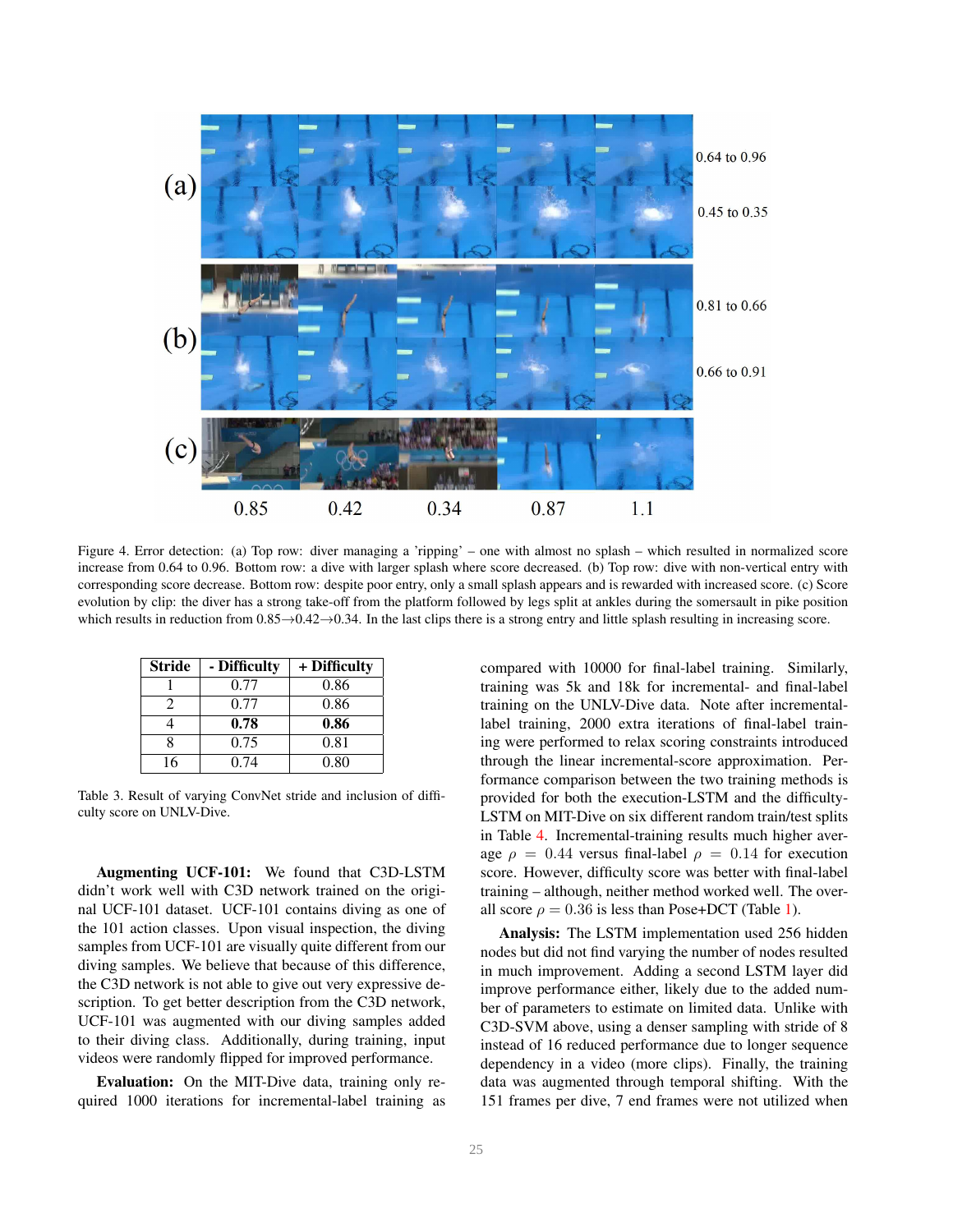<span id="page-6-2"></span>

|                  | <b>Incremental-label training (1K iterations)</b> |             |                     |      |                 | Final-label training (10K iterations) |                     |             |                |      |             |                |
|------------------|---------------------------------------------------|-------------|---------------------|------|-----------------|---------------------------------------|---------------------|-------------|----------------|------|-------------|----------------|
|                  | <b>C3D-LSTM</b>                                   |             | <b>C3D-LSTM-SVR</b> |      | <b>C3D-LSTM</b> |                                       | <b>C3D-LSTM-SVR</b> |             |                |      |             |                |
| <b>Split</b>     | Exe                                               | <b>Diff</b> | <b>Overall</b>      | Exe  | <b>Diff</b>     | <b>Overall</b>                        | Exe                 | <b>Diff</b> | <b>Overall</b> | Exe  | <b>Diff</b> | <b>Overall</b> |
|                  | 0.43                                              | $-0.11$     | 0.44                | 0.72 | 0.35            | 0.71                                  | 0.06                | 0.02        | 0.04           | 0.76 | 0.13        | 0.71           |
| $\overline{2}$   | 0.38                                              | $-0.18$     | 0.37                | 0.56 | 0.02            | 0.48                                  | 0.18                | 0.04        | 0.29           | 0.64 | 0.26        | 0.44           |
| 3                | 0.38                                              | $-0.25$     | 0.26                | 0.59 | 0.33            | 0.52                                  | 0.09                | 0.02        | $-0.03$        | 0.72 | $-0.03$     | 0.57           |
| $\boldsymbol{4}$ | 0.52                                              | $-0.07$     | 0.52                | 0.63 | 0.19            | 0.60                                  | 0.15                | $-0.10$     | 0.00           | 0.71 | 0.07        | 0.64           |
| 5                | 0.56                                              | $-0.13$     | 0.41                | 0.65 | 0.18            | 0.49                                  | 0.19                | 0.01        | 0.13           | 0.67 | 0.22        | 0.49           |
| 6                | 0.39                                              | $-0.38$     | 0.18                | 0.74 | 0.26            | 0.62                                  | 0.18                | $-0.04$     | $-0.16$        | 0.76 | $-0.08$     | 0.54           |
| <b>AVG</b>       | 0.44                                              | $-0.18$     | 0.36                | 0.65 | 0.22            | 0.57                                  | 0.14                | $-0.01$     | 0.05           | 0.71 | 0.09        | 0.56           |
| <b>STD</b>       | 0.07                                              | 0.11        | 0.12                | 0.07 | 0.12            | 0.09                                  | 0.05                | 0.05        | 0.15           | 0.05 | 0.13        | 0.10           |

<span id="page-6-0"></span>Table 4. Rank Correlation on MIT-Dive Dataset performed over six random datasplits with results shown for Execution score, Difficulty score, and Overall Score. Note incremental-training only required 1K iterations versus 10k for final-label.



<span id="page-6-1"></span>Figure 5. Qualitative comparison among incremental-label training (red), final-label training (yellow) and Pose+DCT [\[7\]](#page-8-7) (purple) and ground truth score (blue). Orange box: dive where all methods have similar output. Green box: C3D-LSTM-inc has much better prediction since it can recognize the splash whereas the pose only recognizes the clean entry body positioning and over-predicts. Red box: Pose+DCT was better since it did not let the small splash outweigh the poor body position upon non-vertical entry into the water.

building 9 clips of length 16 frames. Duplicate dives were created by shifting the start frame between frame 1 and 6 to augment UNLV-Dive from 300 to 1800 training samples. Unexpectedly, the results were actually worse with more training data.

## 4.1.3 C3D-LSTM-SVR

Instead of averaging the clip-level C3D features, as we did in C3D-SVR, to get a video-level description, in C3D-LSTM-SVR, we use LSTM to model the temporal evolution. However, we take LSTM layer activations directly, without passing them through a fully-connected layer. The SVR is used on top of the LSTM layer activations (as

trained above). The results in Table [1](#page-4-0) clearly show improvements over the original C3D-LSTM. Both incremental- and final-label training have similar results in this case at approximate gain of 40% and 24% on MIT- and UNLV-Dive respectively. The SVR stage helps performance approach the C3D-SVM result with the added benefit of being able to due error detection (Fig. [4\)](#page-5-0) which could be used for feedback to the athlete for training or to explain judges scoring.

### 4.1.4 Qualitative Comparison

Score prediction results are shown qualitatively and compared against Pirsiavash et. al's approach in Fig. [5.](#page-6-1) The plot gives the true score (blue), final-label (yellow), incremental-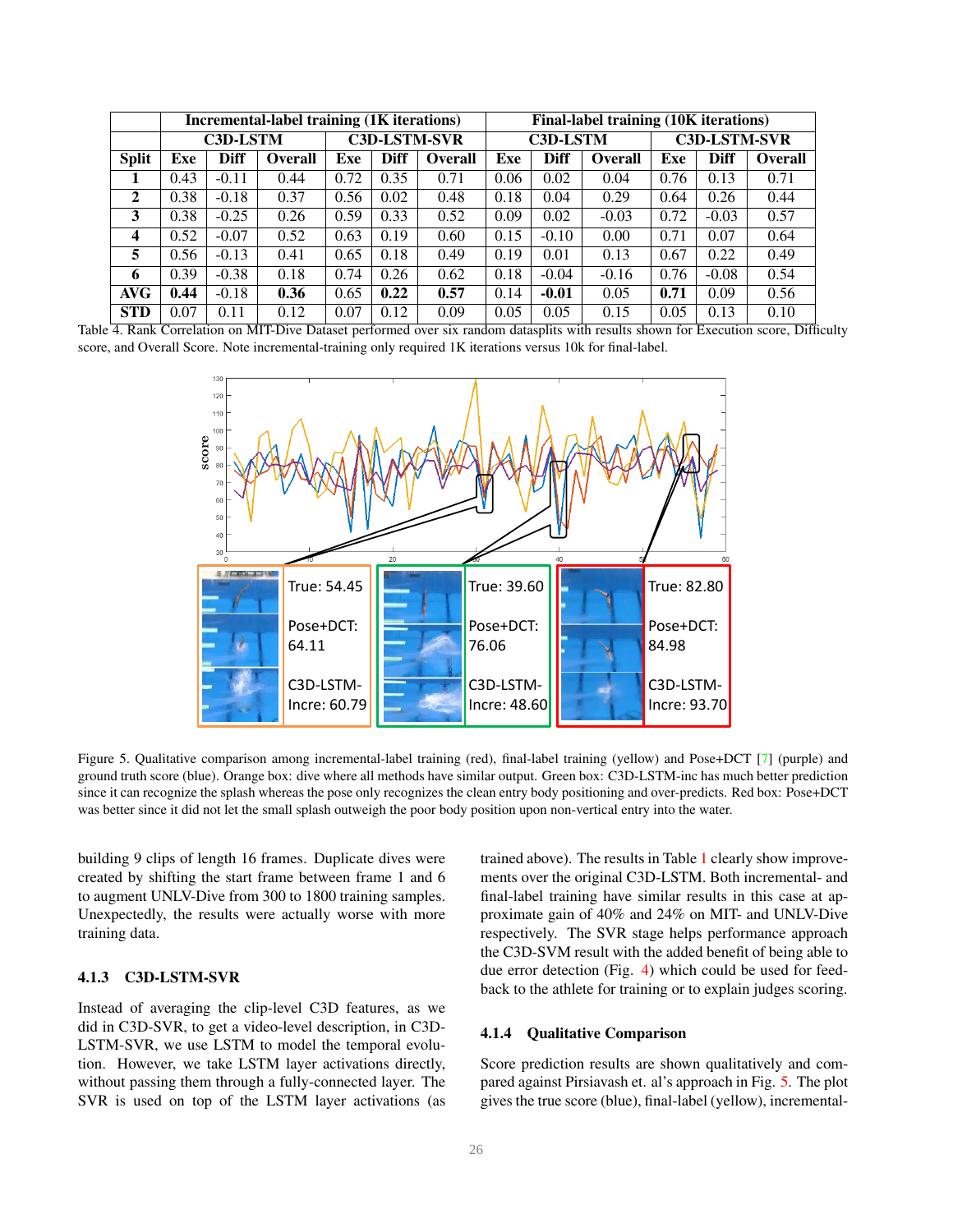<span id="page-7-5"></span>

| Method                   | <b>Correlation</b> |
|--------------------------|--------------------|
| Pose+DCT $[7]$           | 0.35               |
| Hierarchical ConvISA [5] | 0.45               |
| C3D-SVR (- Deductions)   | 0.50               |
| C3D-SVR (+ Deductions)   | 0.53               |

<span id="page-7-4"></span>Table 5. Figure skating dataset comparison. ConvISA results published in [\[7\]](#page-8-7).

label (red), and Pose+DCT (purple) for the 59 test dives in MIT-Dive. The orange box highlights dive 32 where all prediction methods obtained similar results which are close to the true score. In the green box highlights dive 40 where Pose+DCT drastically over estimates the score since it only utilizes pose and does not recognize the large splash which the C3D-LSTM-incremental system is able track. In the red box, Pose+DCT performs better since is explicitly accounts for the poor form while the C3D method seems to heavily weight the small splash.

### 4.2. Figure Skating

The figure skating annotations (MIT-Skate) include the "presentation", "technical", and final scores. The scoring is points-based where a fixed technical base value is assigned to each element of a performance. The presentation score evaluates the quality of an executed element based on an integer [-3, 3] scale. The final score is a sum of technical and presentation scores. On an average, figure skating samples are 2.5 minutes (4500 frames) long and with continuous view variation during a performance. Due to the long length of the event videos, only C3D-SVR was evaluated.

C3D-SVR: We applied the same approach as diving to figure skating dataset. We used 100 samples for training, and the remaining 71 samples for testing. We repeat the experiments 200 times with different random datasplits, as done by authors in [\[7\]](#page-8-7), and then average the results. Results were poor with  $\rho = 0.22$ . Since UCF-101 does not have figure skating examples, the 'Yo-Yo' action samples were replaced with skating samples. C3D was trained on the augmented UCF-101 with much better results. Table [5](#page-7-4) compares the performance with published results and shows the use of C3D features gives 0.05 improvement in correlation. Like in dive, explicit information on deductions (e.g. modified jumps) improved performance.

### 4.3. Gymnastic Vault

The UNLV-Vault dataset is a new activity quality dataset which consists of 176 samples. In the new Olympic vaulting scoring system, the final score is the sum of a 10-point execution value plus a difficulty value. Sequences are short with an average length of about 75 frames. Although sequence lengths are comparable with that diving dataset, view variation is quite large among the vault samples (at different events) due to broadcast configurations (see Fig. [2\)](#page-2-0) making it a more difficult dataset to score.

Since the UCF-101 dataset does not contain vault as one of its classes, again, 'Yo-Yo' action samples were replaced with vault training samples for training the C3D network. The vault evaluation only uses a single defined datasplit of 120 train and 56 test sample and are compiled in Table [1.](#page-4-0) This dataset turned out to be challenging due to systematic view variation.

Similar to dive results, the C3D-SVR variant had the best performance. The Pose+DCT system did not work at all since pose consistency was poor. The training and testing protocol was the same for vault except that the number of frames was fixed to 100, resulting in LSTM sequence length of 6 (6 clips in a video). Training required 1k and 10k iterations for incremental- and final-label training respectively. C3D-LSTM performed very poorly with only  $\rho = 0.05$  for incremental-label. However, the SVR addition was still able to improve performance by almost quadruple of Pose+DCT.

Table [1](#page-4-0) makes the case for the use of C3D features for action quality assessment. While he LSTM formulation has lower rank correlation, the ability to interpret the results is beneficial. Future work will need to provide more insight spatially (what body parts are in error) as well as temporally.

### 5. Conclusion

We introduce a new Olympic vault dataset and present three frameworks for action quality assessment which improve upon published results: C3D-SVR, C3D-LSTM and C3D-LSTM-SVR. The frameworks mainly differ in the way they aggregate clip-level C3D features to get a video-level description. This video-level description is expressive about the quality of the action. We found that C3D-SVR gave best results, but was not able to detect errors made in the course of performing an action. We improve the performance of C3D-LSTM by using a SVR on top of it and although the performance of C3D-LSTM-SVR is lower than C3D-SVR, it has an advantage of being able to spot the erroneous segments of an action.

### References

- <span id="page-7-0"></span>[1] M.-J. Borzilleri. Olympic figure skating controversy: Judging system is most to blame for uproar, 2014. [Online, accessed 23-April-2017]. [1](#page-0-1)
- <span id="page-7-3"></span>[2] Y. Jia, E. Shelhamer, J. Donahue, S. Karayev, J. Long, R. Girshick, S. Guadarrama, and T. Darrell. Caffe: Convolutional architecture for fast feature embedding. *arXiv preprint arXiv:1408.5093*, 2014. [5](#page-4-2)
- <span id="page-7-1"></span>[3] A. Karpathy, G. Toderici, S. Shetty, T. Leung, R. Sukthankar, and L. Fei-Fei. Large-scale video classification with convolutional neural networks. In *CVPR*, 2014. [1,](#page-0-1) [2](#page-1-0)
- <span id="page-7-2"></span>[4] H. Kuehne, H. Jhuang, E. Garrote, T. Poggio, and T. Serre. HMDB: a large video database for human motion recognition. In *Proceedings of the International Conference on Computer Vision (ICCV)*, 2011. [2](#page-1-0)